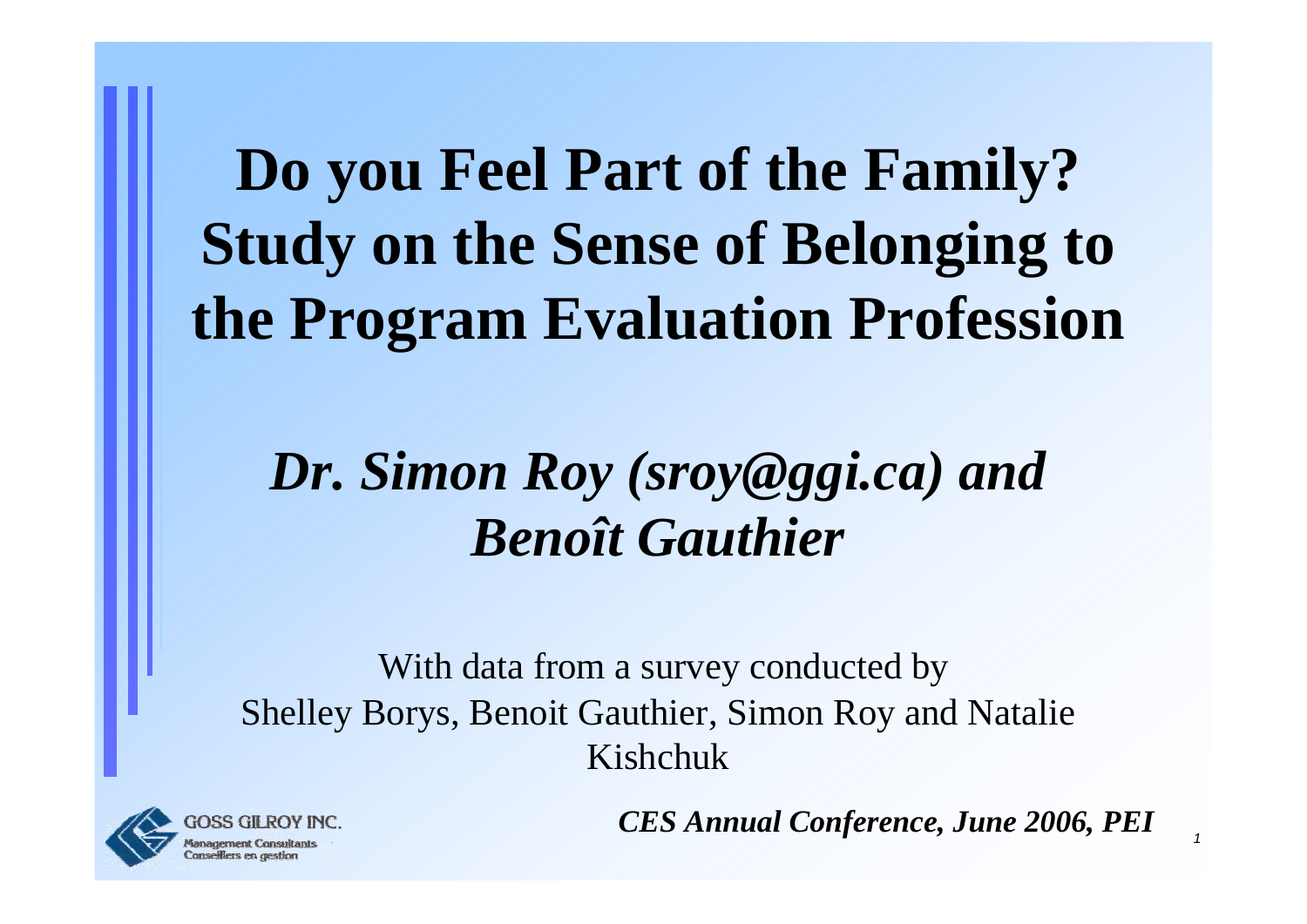# Study Objectives

- Strength of a professional communities lies on many factors, including the feeling of belonging of the members to their own profession.
- Present study that is an exploratory research project on feeling of belonging to evaluation profession
- Objective was to identify factors associated with level of feeling of belonging, eventually to explore means to strengthen feeling of belonging – and the community of evaluators as a whole.

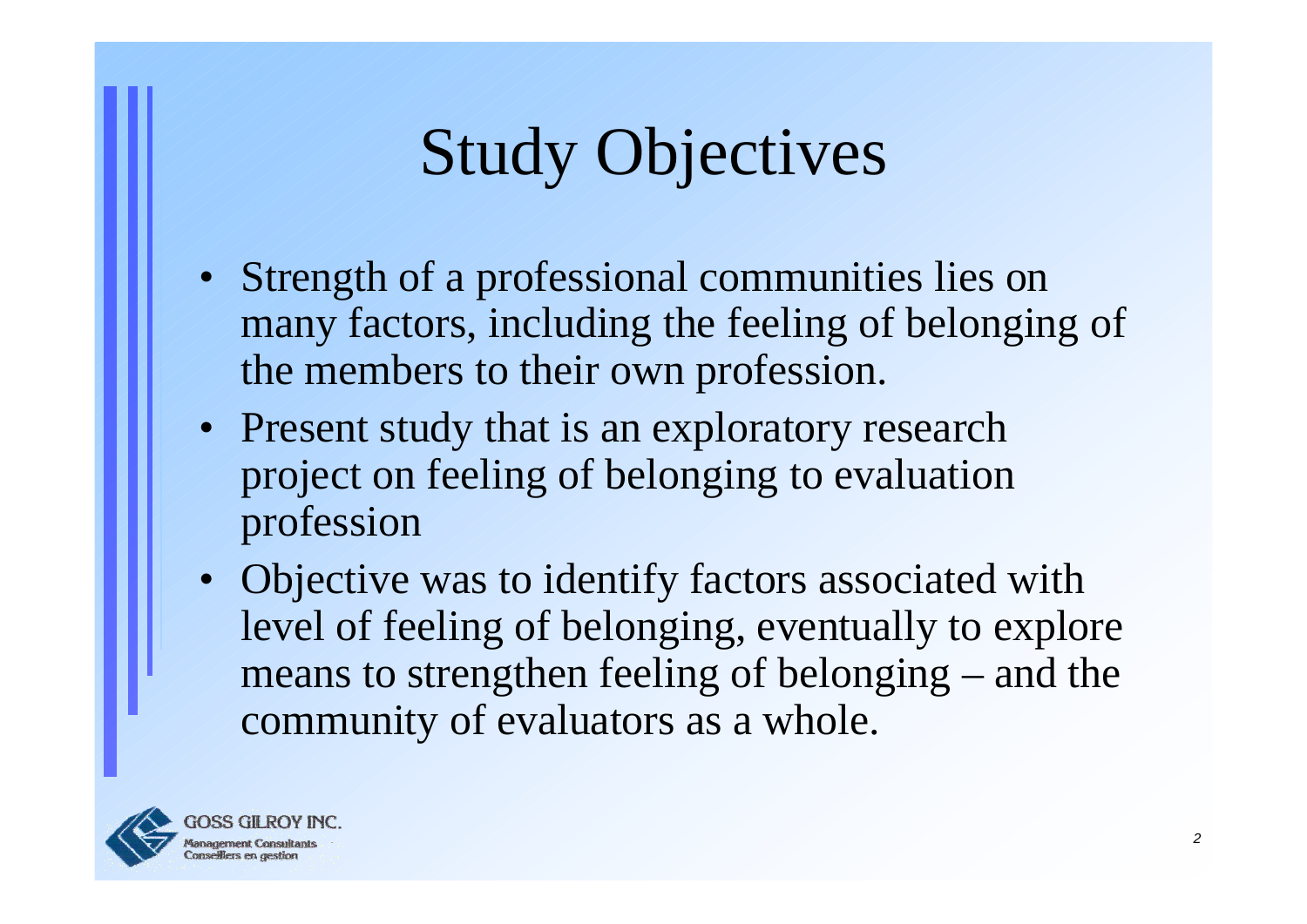## Data Source

- •Web-only survey, conducted between May 27 and July 27 2005
- •Sample drawn from six sources:
	- »CES members
	- » CES past members
	- »Federal evaluators listed with the TBS Centre for Excellence in Evaluation
	- » Members of the Centre for Voluntary Sector Research and Development
	- » SQEP members
	- »Public announcement and word of mouth
- • 1,006 complete responses submitted
	- » impossible to calculate a response rate, but likely representative of the Canadian evaluation community
- •These analyses: only the 68% of respondents who are currently producers of evaluations.



**GOSS GILROY INC.**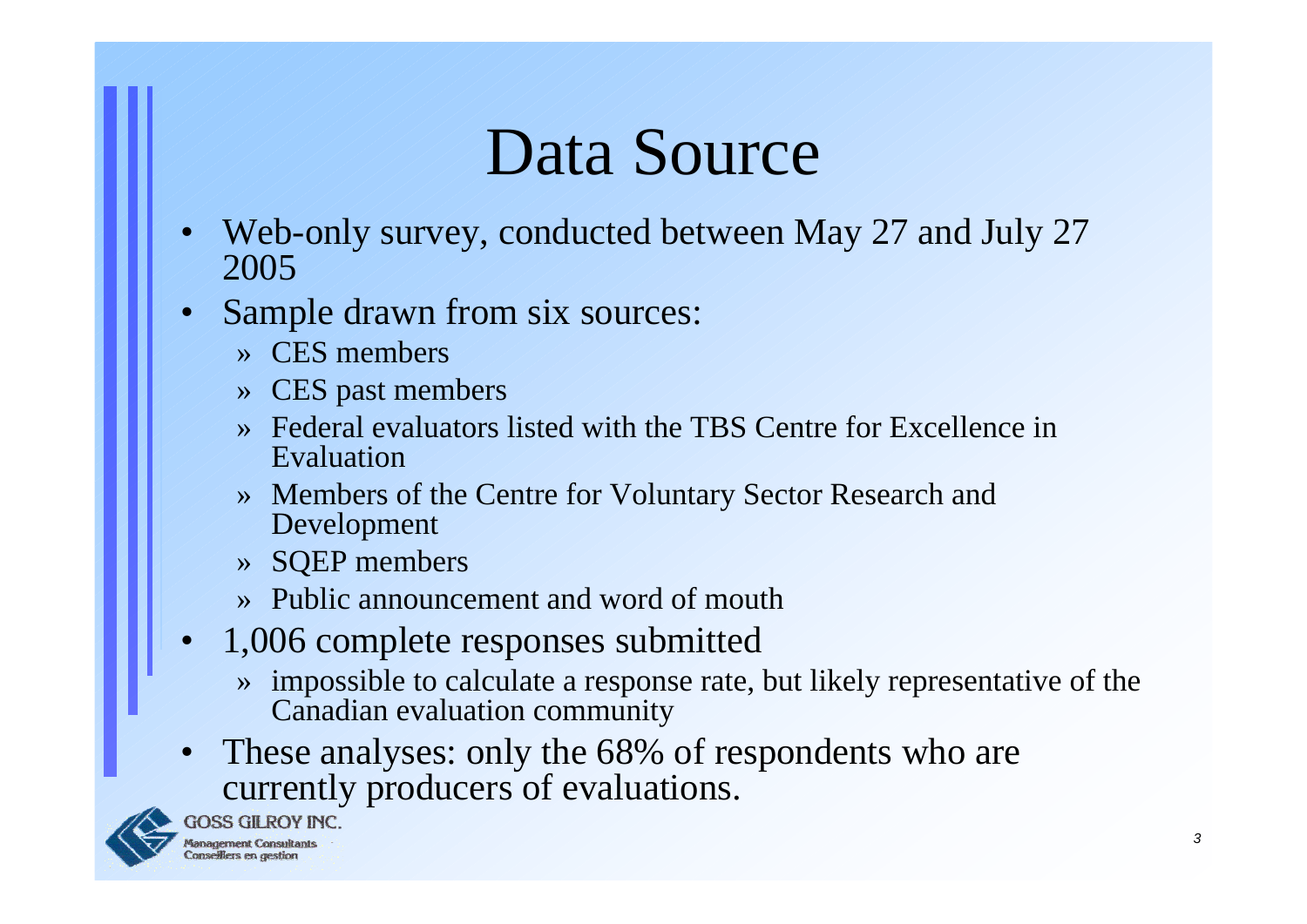## Data Used

- Dependant variable:
	- » Agree-disagree scale with statement "I feel I belong to a community of evaluators"
	- » 45% agreed with statement, 38% disagreed, so good distribution.
- Independent variables:
	- » As this is exploratory, tested all variables that were associated using bivariate analyses, plus additional items that were of interest, in addition to descriptives (gender, region, education, years in labour force, etc.).

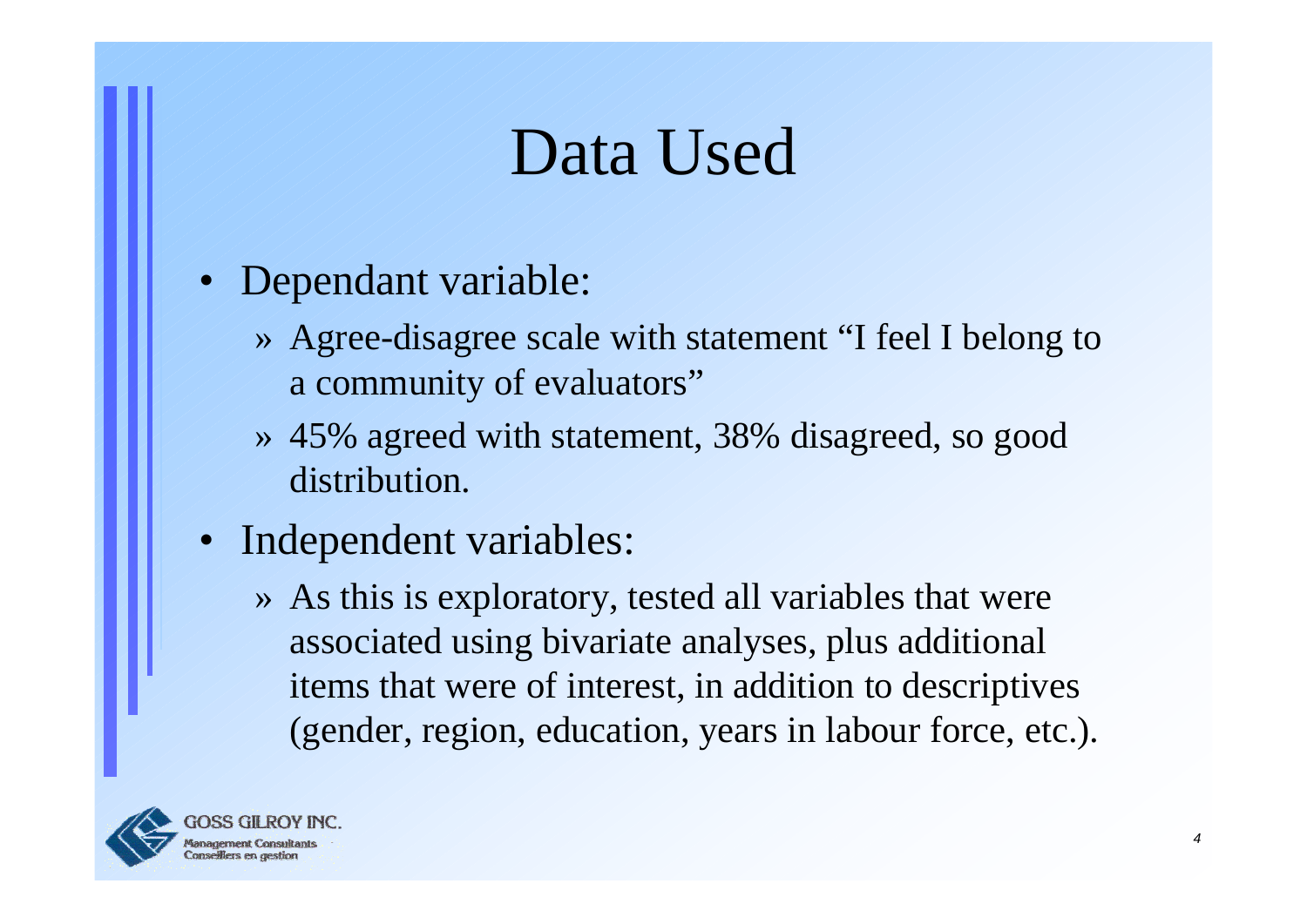Tests

- Multiple regression analyses, using feeling of belonging as independent variable.
- Started with stepwise approach to select set of variables, then "entered" selected variables in model.
- Four models: all evaluators, federal public servants, private sector, and those with less than 10 years in labour market.

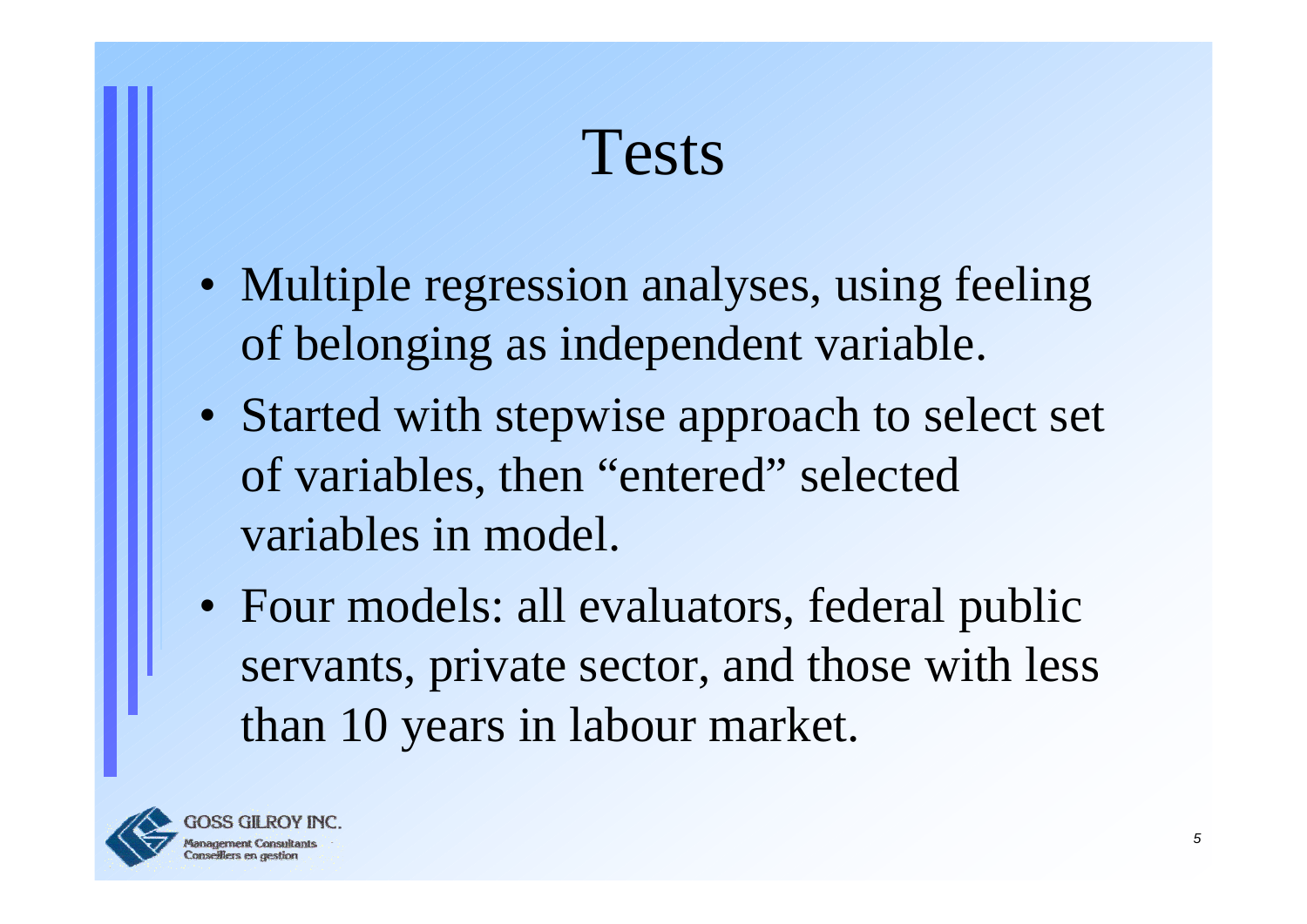# Model 1: All Evaluators (n=630)

- •Agreement that program evaluation offers career opportunities
- •Satisfaction with role in evaluation projects
- •Availability of a mentor is not a barrier to training
- •National capital region (versus Ontario)
- •PhD degree (versus Masters)
- •Wished there was a way to identify oneself as qualified evaluator
- •Satisfaction with training receives at job
- •Feeling that work is not routine
- •Feels that classification/level does **not** reflect experience

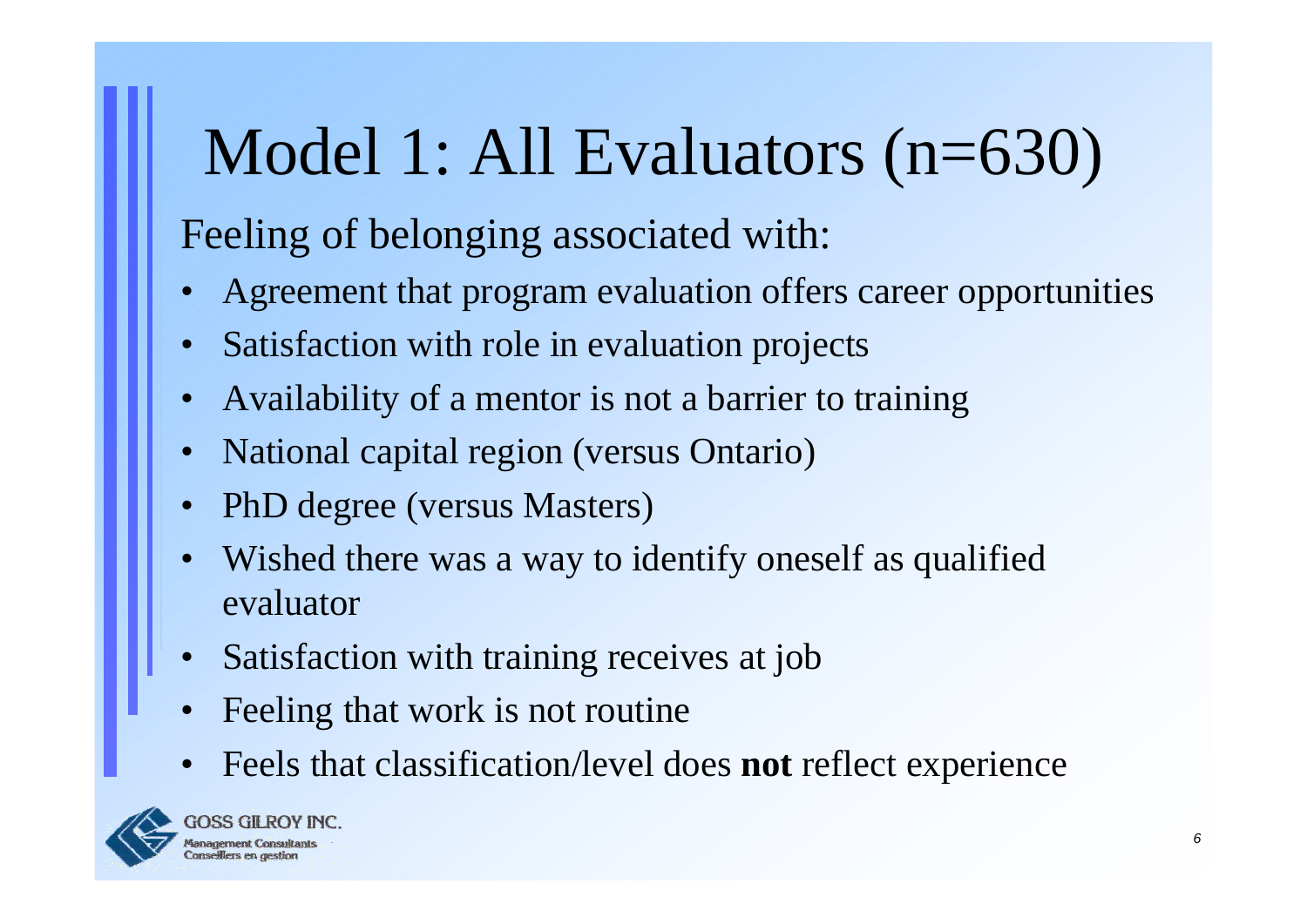### **Model 2: Federal Public Service Only (n=194)**

- •Satisfaction with training receives at job
- •Wished there was a way to identify oneself as qualified evaluator
- •Can easily cope with stress level
- •Feeling that work is not routine
- •National capital region (versus Ontario)

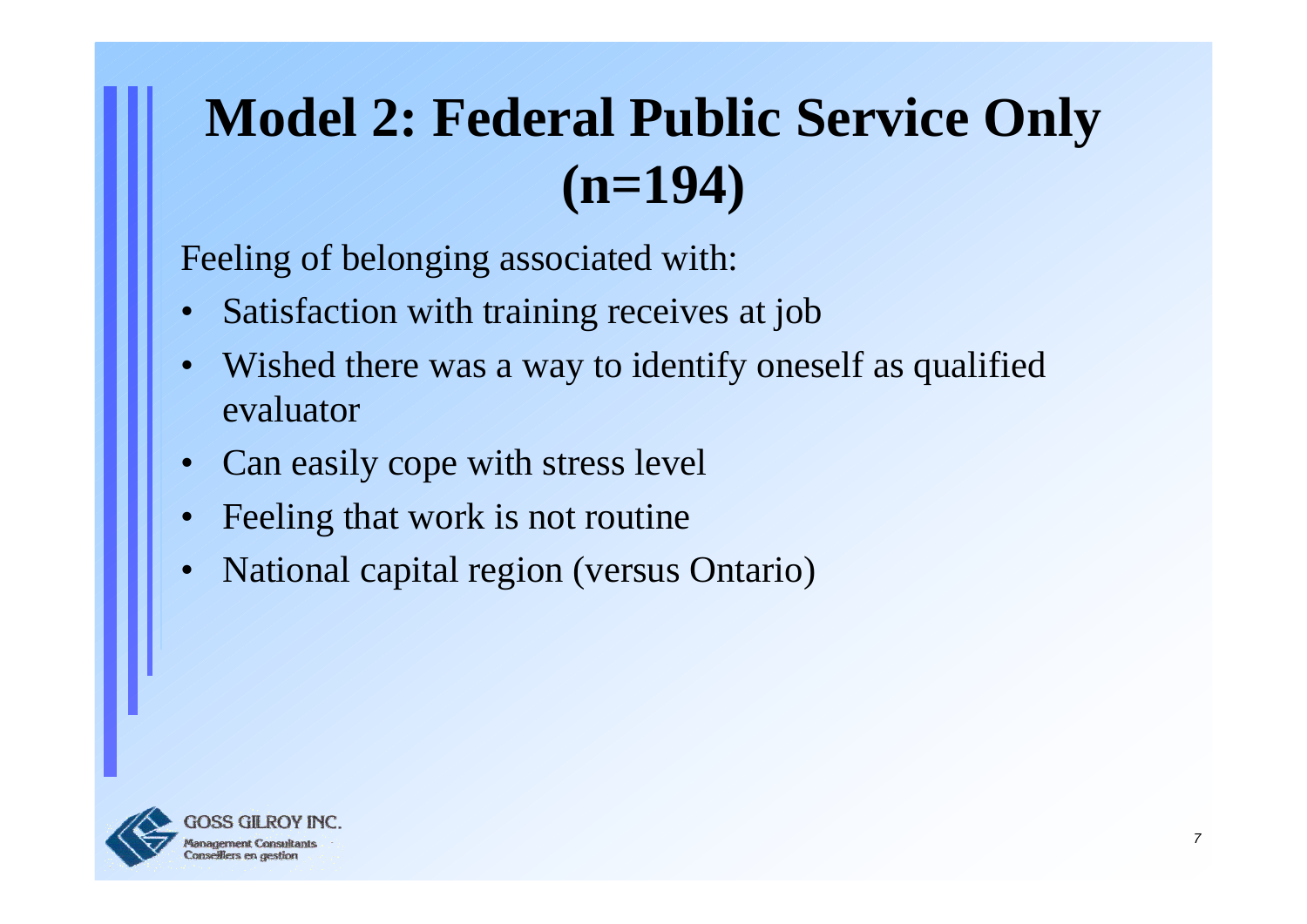## **Model 3: Private Sector Only (n=133)**

- •Satisfaction with role in evaluation projects
- •Satisfaction with promotion opportunities in evaluation
- •Females
- •Organization provides individual with tools to do work
- •Number of years in workforce (more years associated with belonging)
- •Cost of training is not a barrier to training
- •National capital region (versus Ontario and West)

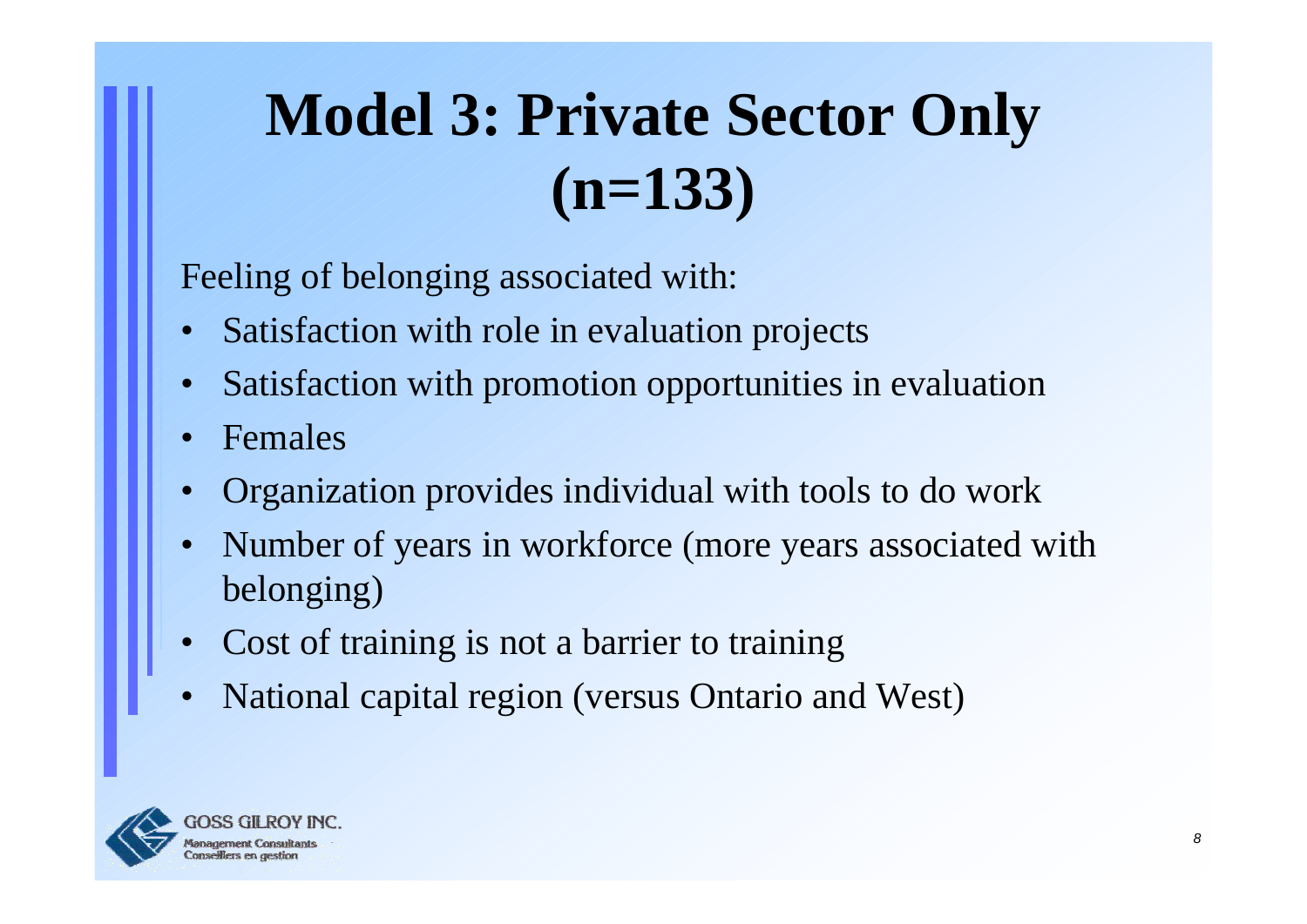## **Model 4: Those Less Than 10 Years in Labour Force Only (n=104)**

- Program evaluation offers career opportunities
- Availability of a mentor is not a barrier to training
- $\bullet$ Satisfaction with role in evaluation projects
- Satisfaction with number of hours worked in week

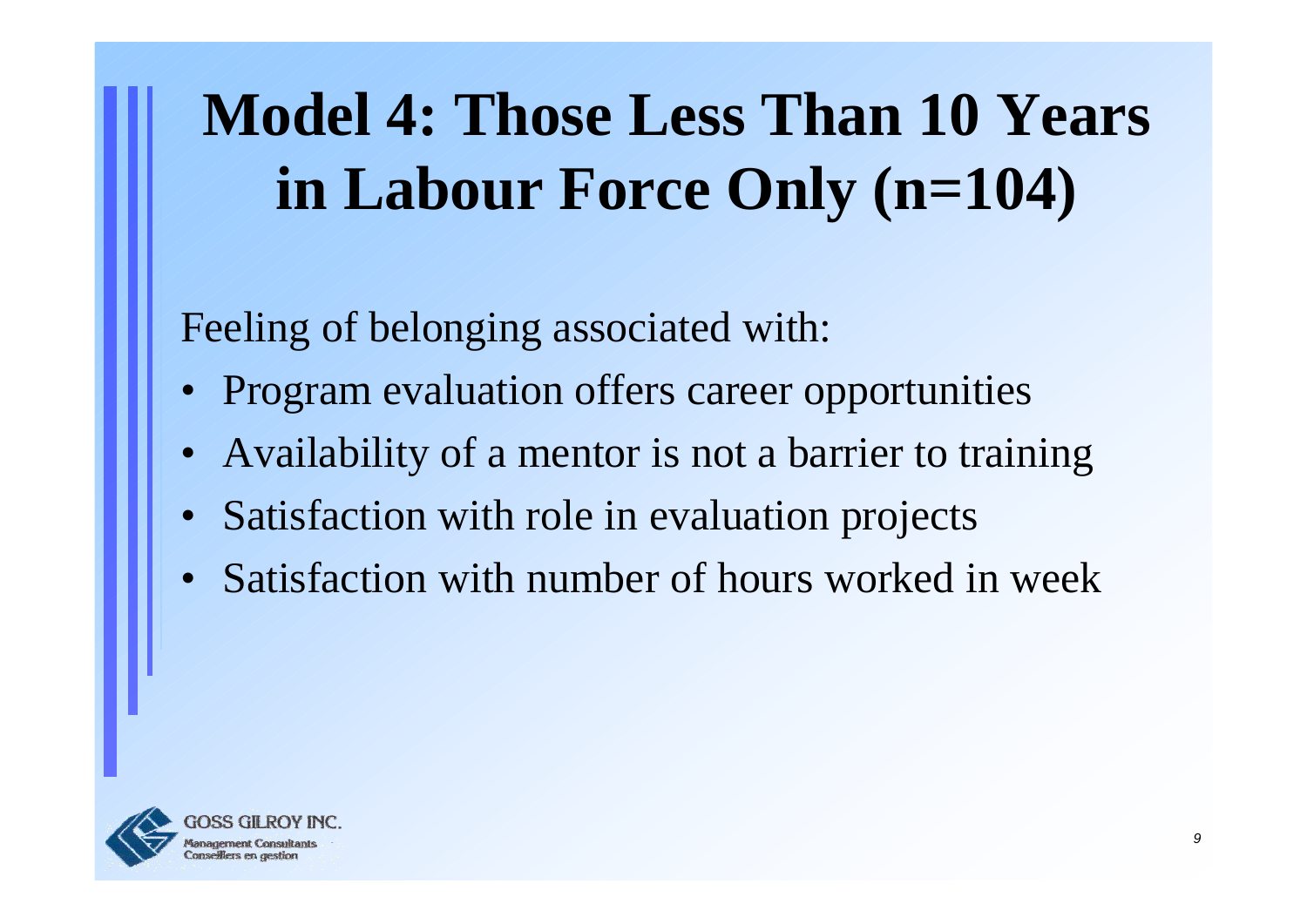## Discussion

- Key finding: *Not* feeling belonging associated with: Dissatisfaction with training; Perception that availability of mentor is a barrier to training; Dissatisfaction with role in evaluation projects.
- Can we use these results to strengthen feeling of belonging? Supposes causal relationship.
- Can hypothesize causal relationship and build on training, mentorship, valuing role in evaluation (especially among junior evaluators)

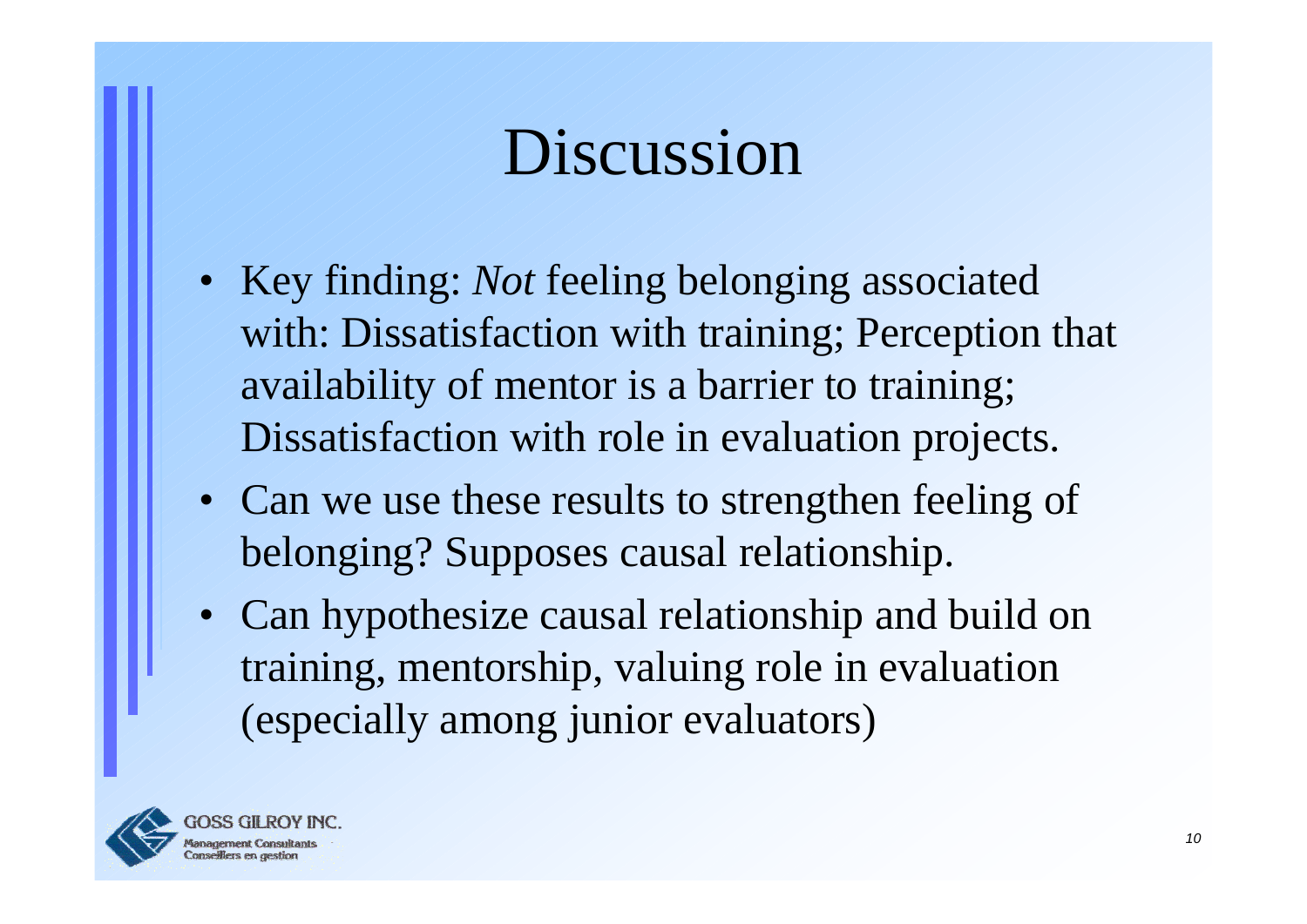## Discussion

- Other interesting result -- those with stronger feeling of belonging like their roles in evaluation but:
	- » Would like way to identify oneself as qualified evaluators
	- » Feels that classification or level does not reflect experience
- Recognition seems to be issue despite feeling of belonging